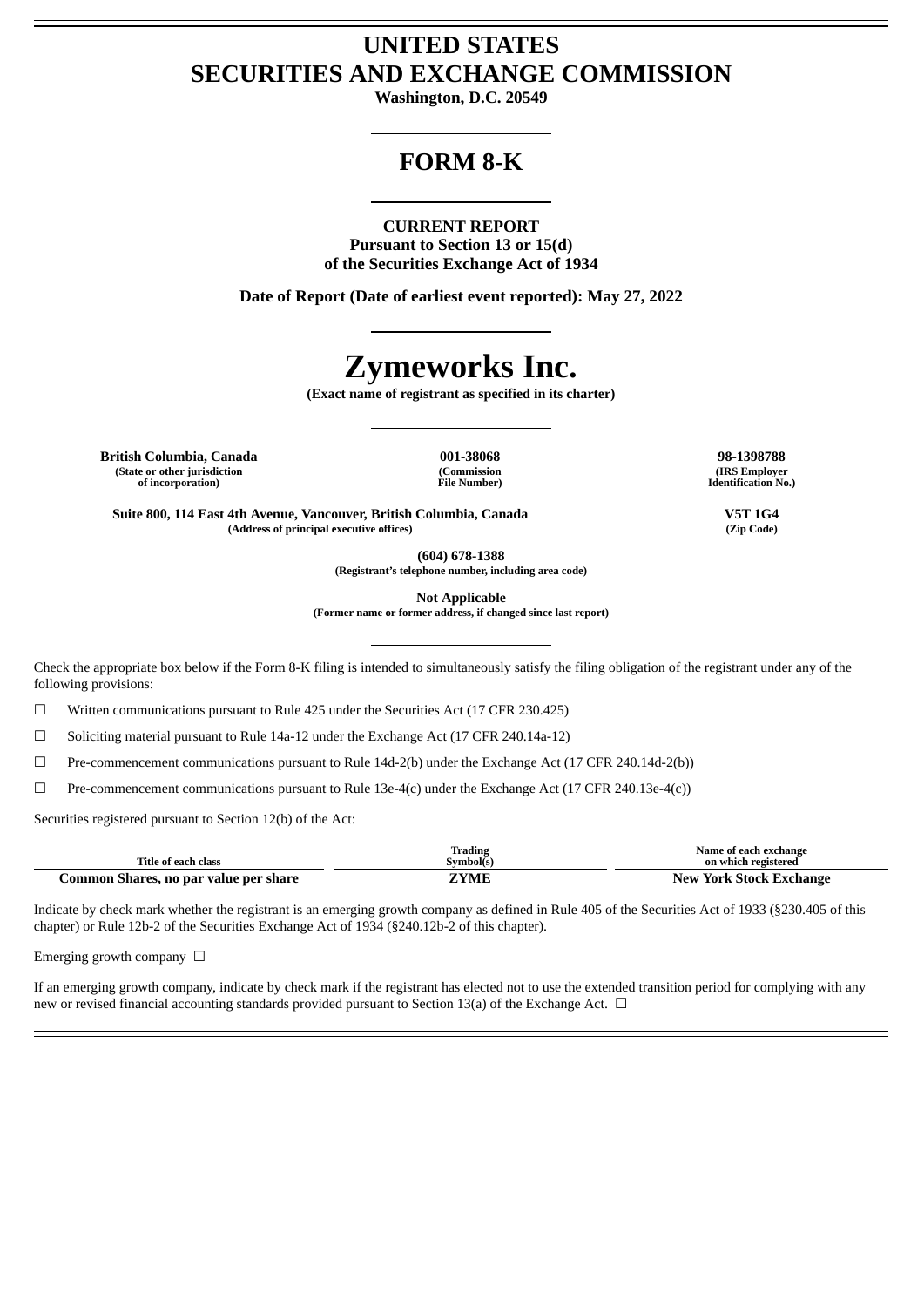## **ITEM 7.01 REGULATION FD DISCLOSURE**

On May 27, 2022, Zymeworks Inc. ("Zymeworks") issued a press release announcing that management will participate in an upcoming investor conference:

• **Jefferies Healthcare Conference**. Zymeworks will participate in one-on-one meetings on June 8th - 9th and will present on June 8th at 9:30 a.m. ET in New York, NY.

On May 27, 2022, Zymeworks filed this press release with the Canadian securities regulatory authorities on the System for Electronic Document Analysis and Retrieval ("SEDAR") at www.sedar.com.

A copy of this press release is attached as Exhibit 99.1 hereto.

The information provided under this Item (including Exhibit 99.1, attached hereto) shall not be deemed "filed" for purposes of Section 18 of the Securities Exchange Act of 1934 (the "Exchange Act") or otherwise subject to the liabilities of that section, nor shall it be deemed incorporated by reference in any filing under the Securities Act of 1933, as amended, or the Exchange Act, except as expressly set forth by specific reference in such a filing.

### **ITEM 9.01 FINANCIAL STATEMENTS AND EXHIBITS**

#### **(d) Exhibits**

| Exhibit<br>$N_0$ . | <b>Description</b>                                                   |
|--------------------|----------------------------------------------------------------------|
| 99.1               | <u>Press Release dated May 27, 2022.</u>                             |
| 104                | Cover Page Interactive Data File (embedded as Inline XBRL document). |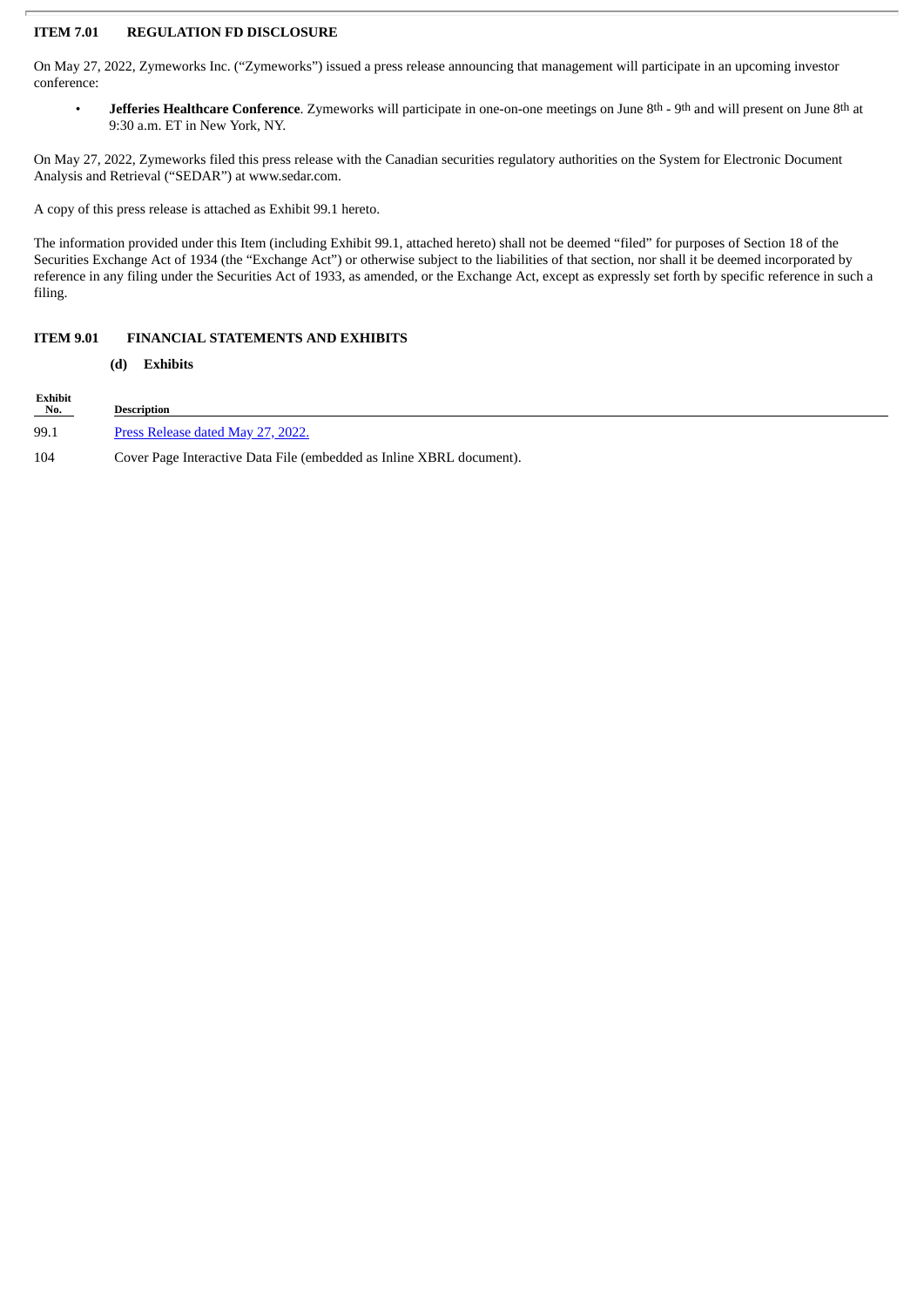# **SIGNATURES**

Pursuant to the requirements of the Securities Exchange Act of 1934, as amended, the registrant has duly caused this report to be signed on its behalf by the undersigned, thereunto duly authorized.

## *ZYMEWORKS INC.*

(Registrant)

/s/ Neil A. Klompas

Name: Neil A. Klompas<br>Title: Chief Operating ( Chief Operating Officer

Date: May 27, 2022 By: